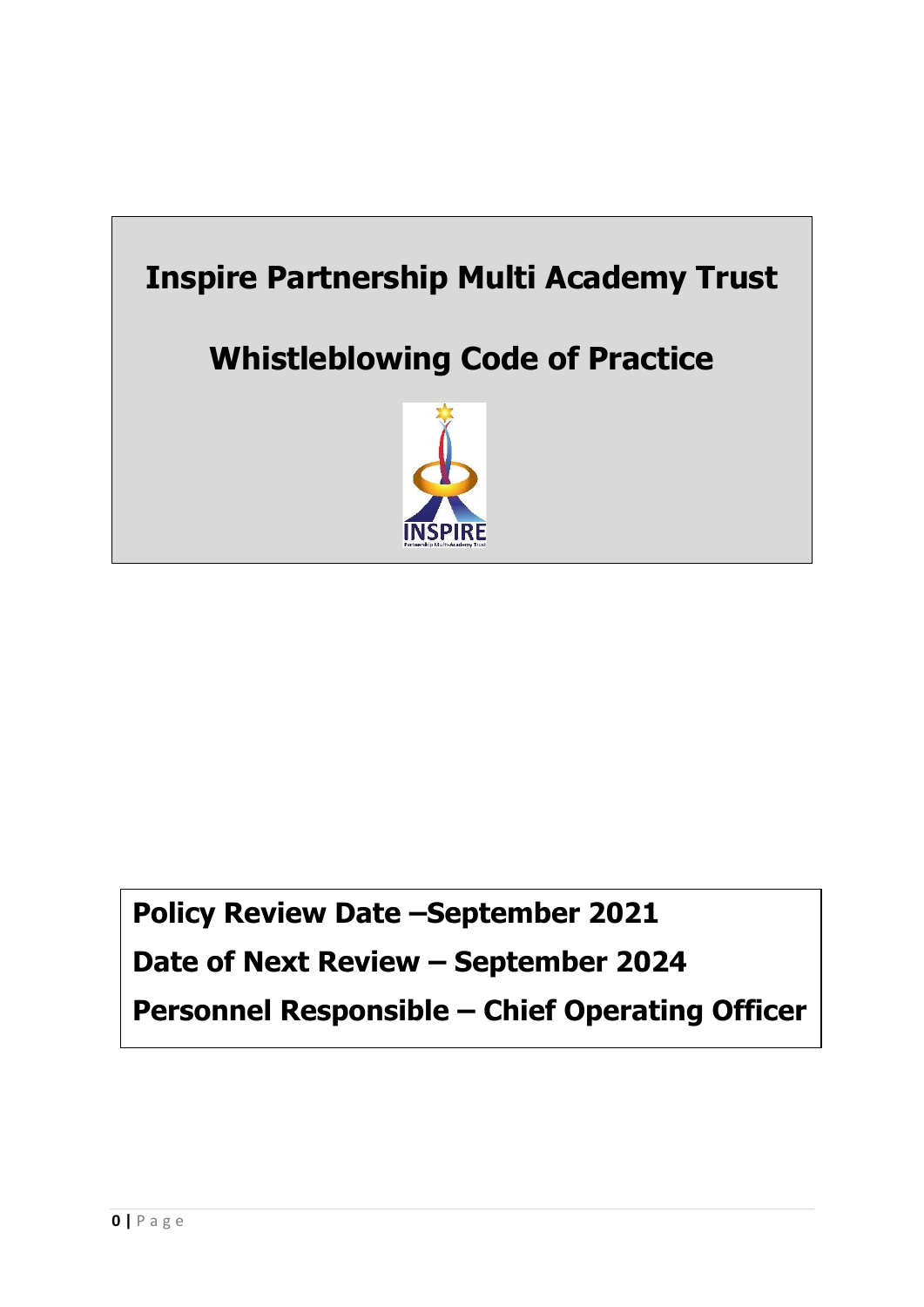# **PERSON RESPONSIBLE: The CEO**

# **PREAMBLE**

This Policy is intended to enable those who become aware of wrongdoing at The Trust affecting a pupil, employee or some other person, to report their concerns at the earliest opportunity so that they can be properly investigated.

The Whistleblowing Policy is not intended to be used where more appropriate procedures are available such as:-

- Grievances (see Grievance Procedure)
- Harassment or Discrimination (see Grievance Procedure and Equality and Diversity Policy)
- Child Safeguarding (see Safeguarding/Child Protection Policy)
- Parental Complaints (see Complaints Procedure)

All staff will be required to read this policy during their induction and will be informed when amendments are made.

All staff are required to adhere to the Staff Code of Conduct Policy and Teachers are also expected to meet the DfE Teacher Standards.

All policies referred to are accessible and available within your school.

Please speak to your Headteacher or School Business Officer if you are unable to locate these.

### **1. Introduction**

The Trustees of Inspire Partnership Multi Academy Trust are committed to the provision of a Whistleblowing Policy which shows a commitment to achieving and maintaining high standards through openness, honesty, and accountability and protecting the integrity of the Trust, pupils and staff.

The aim of this Policy is to encourage employees and others who have serious concerns about any aspect of the Trust's work to come forward and voice those concerns.

# **2. What is Whistleblowing?**

'Whistleblowing' is the reporting by employees/workers or ex-employees/workers of suspected misconduct, illegal acts or failure to act within the School.

Employees are often the first to realise that there may be something seriously wrong within the School/Trust.

'Whistleblowing' is viewed by the Trust as a positive act that can make a valuable contribution to the efficiency and long-term success within the Trust. The Trust is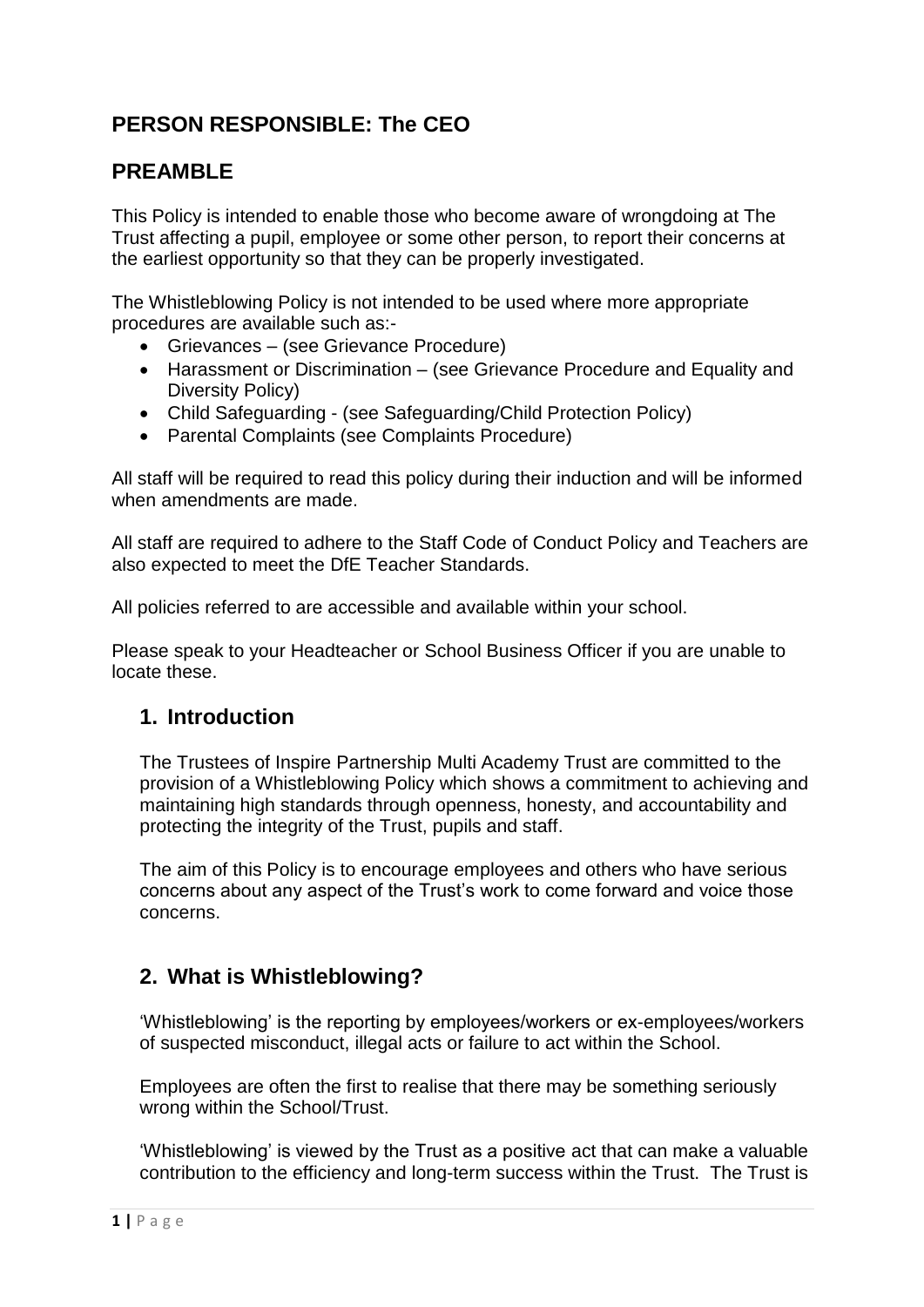committed to becoming an outstanding educator and achieving the highest possible ethical standards in public life and in all of its practices. To help achieve these standards it encourages freedom of speech.

If you are considering raising a concern you should read this Policy first.

It explains:

- the type of issues that can be raised
- how the person raising a concern will be protected from victimisation and harassment
- how to raise a concern, and
- what the Trust will do.

If you are unsure whether to use this Policy or want independent advice at any stage, you may contact the independent charity Public Concern at Work. Their advisers can give you free confidential advice on how to raise a concern about serious malpractice at work.

Some examples of malpractice or illegal or unethical practice that may be reported under the Whistleblowing Policy include:

- A criminal offence (e.g. fraud, corruption or theft) has been/is likely to be committed.
- A miscarriage of justice has been/is likely to occur
- The health or safety of any individual has been/is likely to be endangered
- The environment has been/is likely to be damaged
- Public funds are being used in an unauthorised manner ie financial fraud or mismanagement
- The Trust's Governance arrangements have or are not being observed or are being breached by pupils or staff.
- Concern about the harm or risk of harm to children or staff
- Discrimination is occurring to any member of staff or student as defined within the Equality Act 2010 (where it has not been successfully addressed through the Trust's Grievance/ Equality & Diversity Policy located in your school).
- Conduct likely to damage the school/trust's reputation
- Any other form of improper action or conduct is taking place
- Public examination maladministration
- Information relating to any of the above is being deliberately concealed or attempts are being made to conceal the same.

# **3. What is the aim of the Policy and when does it apply?**

### **3.1. Aims of the Policy**

The Policy is designed to ensure that you can raise your concerns about wrongdoing or malpractice within the Trust without fear of victimisation, subsequent discrimination, disadvantage or dismissal. It is also intended to encourage and enable you to raise serious concerns within the Trust rather than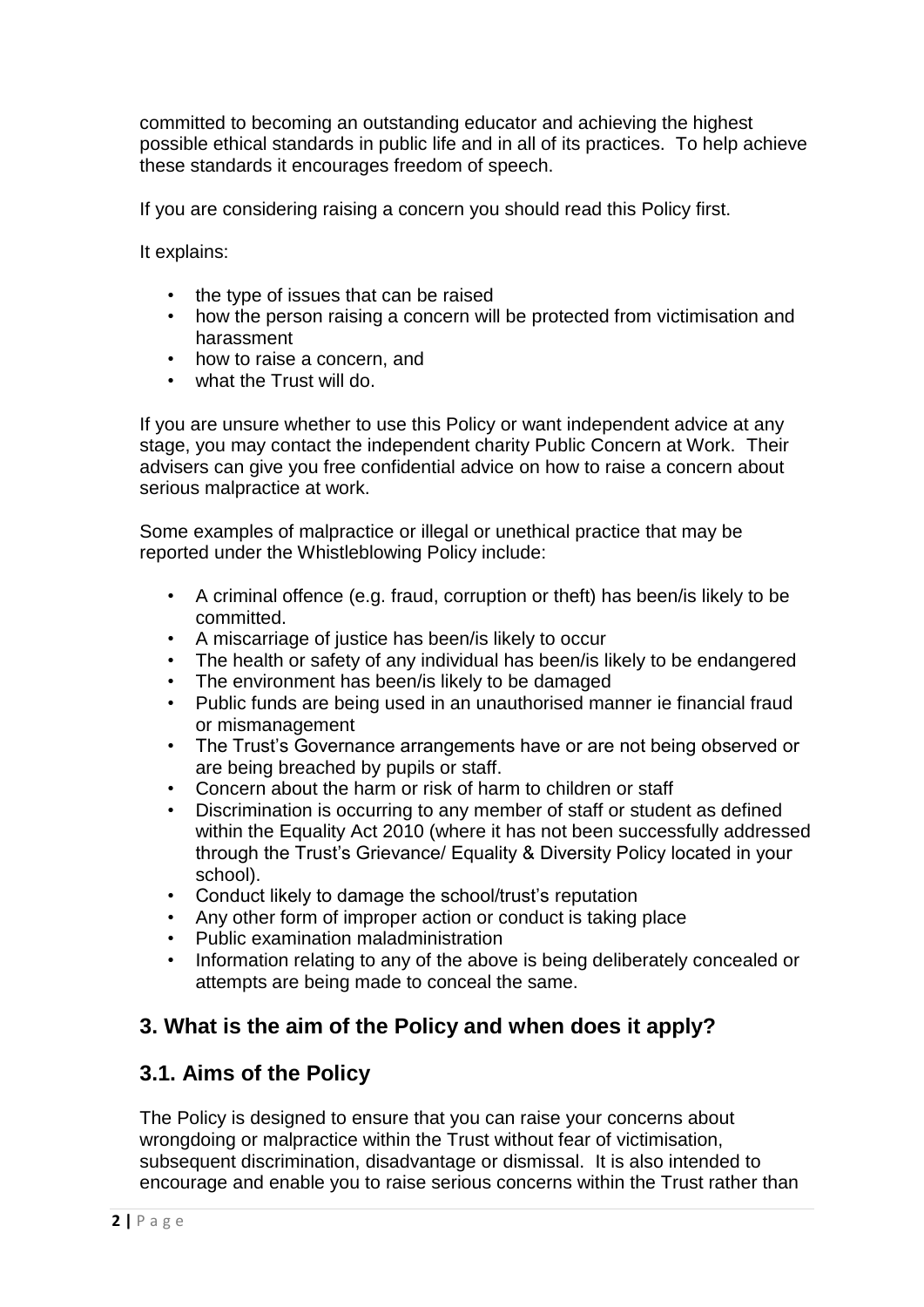ignoring a problem or 'blowing the whistle' to an external body (section 8) without first raising it internally.

This Policy aims to:

- encourage you to feel confident in raising serious concerns at the earliest opportunity and to question and act upon concerns
- highlight to you that failure to report a concern relating to the wellbeing of children could be seen as a failing in professional duty for some employees and be a breach of legislation resulting in possible disciplinary action
- provide avenues for you to raise those concerns and receive feedback on any action taken
- ensure that you receive a response to your concerns and that you are aware of how to pursue them if you are not satisfied
- reassure you that you will be protected from possible reprisals or victimisation if you have made any disclosure in good faith.

# **3.2. Scope of this Policy**

### **3.3. Who can raise a concern under this Policy?**

The Policy applies to all:

- employees and Trustees/Governors of The Trust
- employees of contractors working for the Trust, for example, agency staff, builders and drivers
- employees of suppliers
- voluntary workers working within the Trust.

# **3.4. What should be reported?**

Any serious concerns that you have about the curriculum or the conduct of staff of the Trust or others acting on behalf of the Trust that:

- make you feel uncomfortable in terms of known standards
- are not in keeping with The Trust's policies
- fall below established standards of practice; or
- constitute improper behaviour.

These might relate to:

- conduct which is an offence or a breach of the law (a criminal offence has been committed or failing to comply with any other legal obligation)
- disclosures related to miscarriages of justice
- racial, sexual, disability or other discrimination
- health and safety of the public and/or other employees
- damage to the environment
- unauthorised use of public funds or other assets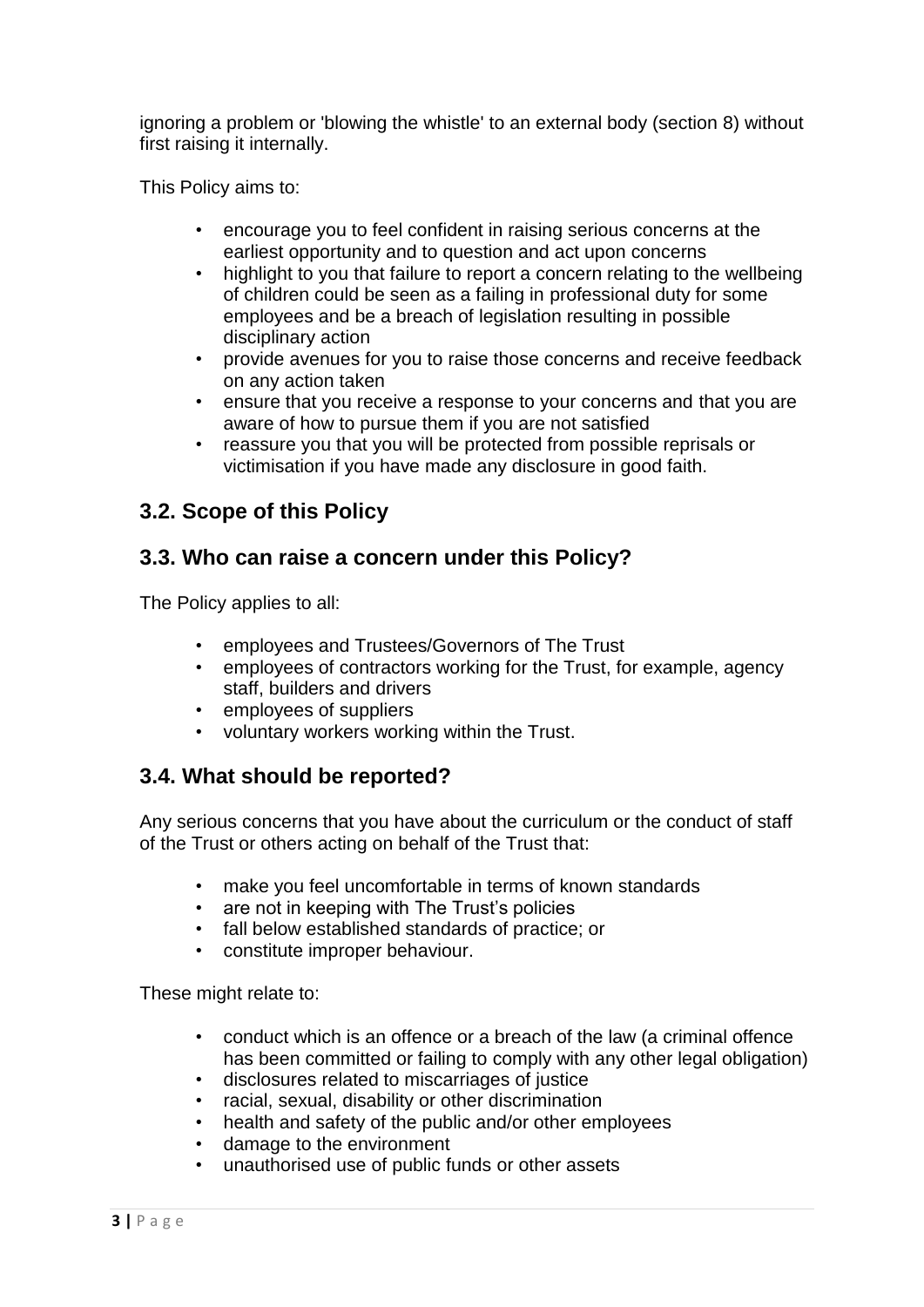- possible fraud and corruption
- deliberately covering up any of the above or
- other unethical conduct.

NB. This list is not exhaustive.

# **4. Protecting the Whistleblower**

# **4.1. Your legal rights**

This policy has been written to take account of the Enterprise and Regulatory Reform Act 2013 (amended The employment Rights Act 1996) and the Public Interest Disclosure Act 1998 which protects workers making disclosures about certain matters of concern, when those disclosures are made in accordance with the Act's provisions and in good faith.

The Act makes it unlawful for an organisation to dismiss anyone or allow them to be victimised on the basis that they have made an appropriate lawful disclosure in accordance with the Act.

Rarely, a case might arise where it is the employee that has participated in the action causing concern. In such a case it is in the employee's interest to come into the open as soon as possible.

The Trust cannot promise not to act against such an employee, but the fact that they came forward will be taken into account.

# **4.2. Harassment or victimisation**

The Trust is committed to good practice and high standards and to being supportive of you as an employee.

The Trust recognises that the decision to report a concern can be a difficult one to make.

If you honestly and reasonably believe what you are saying is true, you should have nothing to fear because you will be doing your duty to your employer, your colleagues and those for whom you are providing a service.

The Trust will not tolerate any harassment or victimisation of a whistleblower (including informal pressures) and will take appropriate action to protect you when you raise a concern in good faith. Any harassment or victimisation will be treated as a serious disciplinary offence which will be dealt with under the disciplinary procedure.

# **4.3. Support to you**

Throughout this process your concerns will be taken seriously and you will be given support from the Senior Leadership Team.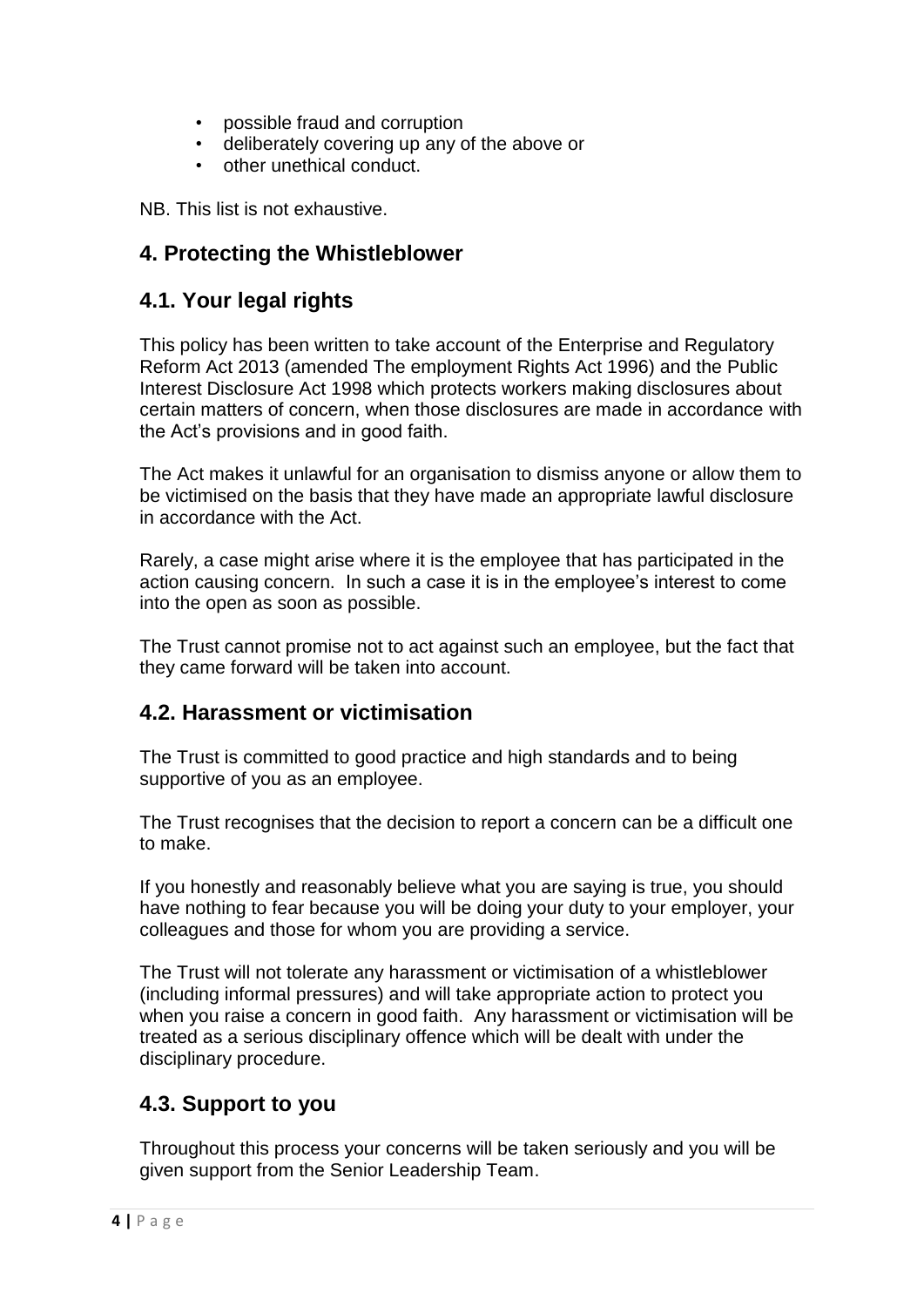The Trust will do all it can to help you throughout the investigation. If appropriate, the Trust will consider temporarily re-deploying you for the period of the investigation.

### **Employees who are subject of a Whistleblowing allegation:-**

- are entitled to be accompanied at any meetings by a work colleague or trade union representative
- are entitled to approve any minutes/statements made by them as part of the investigation
- are not entitled to know the identity of the whistleblower
- should indicate if they believe the allegation made against them is false and if so, whether they believe it was made maliciously or with intent to damage the reputation of the Trust or staff.

# **4.4. Confidentiality**

All concerns will be treated in confidence and every effort will be made not to reveal your identity if that is your wish. If disciplinary or other proceedings follow the investigation, it may not be possible to take action as a result of your disclosure without your help, so you may be asked to come forward as a witness. If you agree to this, you will be offered advice and support.

# **4.5. Anonymous allegations**

This Policy encourages you to put your name to your allegation whenever possible. If you do not tell us who you are it will be much more difficult for us to protect your position or to give you feedback. This Policy is not ideally suited to concerns raised anonymously.

Concerns expressed anonymously are much less powerful but they may be considered at the discretion of the Trust. In exercising this discretion the factors to be taken into account would include:

- the seriousness of the issue raised
- the credibility of the concern; and
- the likelihood of confirming the allegation from other sources.

# **4.6. Untrue allegations**

If you make an allegation in good faith and reasonably believing it to be true, but it is not confirmed by the investigation, The Trust will recognise your concern and you have nothing to fear. If however, you make an allegation frivolously, maliciously or for personal gain, appropriate action that could include disciplinary action, may be taken.

# **5. Raising a concern**

# **5.1. Who should you raise your concern with?**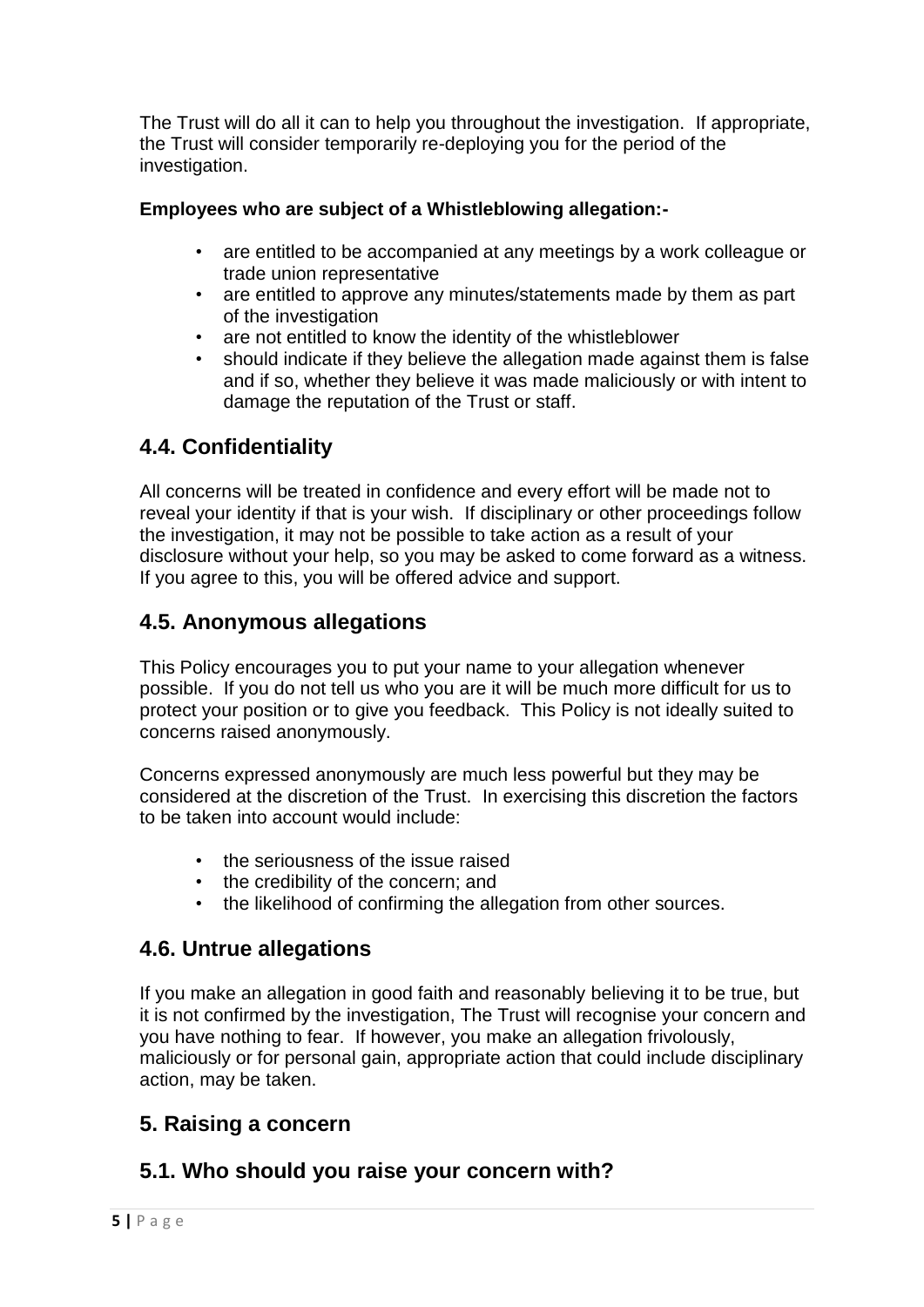This will depend on the seriousness and sensitivity of the issues involved and who is suspected of the wrongdoing. You should normally raise concerns with your Headteacher or a named trustee of Inspire Partnership MAT.

If the concern is about the Headteacher, your concern should be raised with the Chair of Governors or a named trustee of Inspire Partnership MAT who will decide how the investigation will proceed. This may include external investigation.

The named trustee of Inspire Partnership MAT is Paul Arundel, c/o The Maypole Centre, High Street, Gawthorpe, WF5 9QP.

If you are unsure who to contact you may call the independent charity Public Concern at Work tel for advice.

### **5.2. How to raise a concern**

You may raise your concern by telephone, in person or in writing.

The earlier you express your concern, the easier it is to take action. You will need to provide the following information:

- the nature of your concern and why you believe it to be true
- the background and history of the concern (giving relevant dates).

Although you are not expected to prove beyond doubt the truth of your suspicion, you will need to demonstrate to the person contacted that you are acting in good faith and there are reasonable grounds for your concern.

You may wish to consider discussing your concern with a colleague first and you may find it easier to raise the matter if there are two (or more) of you who have had the same experience or concerns.

You may invite your trade union/ professional association representative to be present for support during any meetings or interviews in connection with the concerns you have raised.

# **6. What the Trust will do**

The Trust will respond to your concerns as quickly as possible. Do not forget that testing your concerns is not the same as either accepting or rejecting them.

The overriding principle for the Trust will be the public interest. In order to be fair to all employees, including those who may be wrongly or mistakenly accused, initial enquiries will be made to decide whether an investigation is appropriate and, if so, what form it should take.

The investigation may need to be carried out under terms of strict confidentiality, i.e. by not informing the subject of the complaint until (or if) it becomes necessary to do so. In certain cases however, such as allegations of ill treatment of others,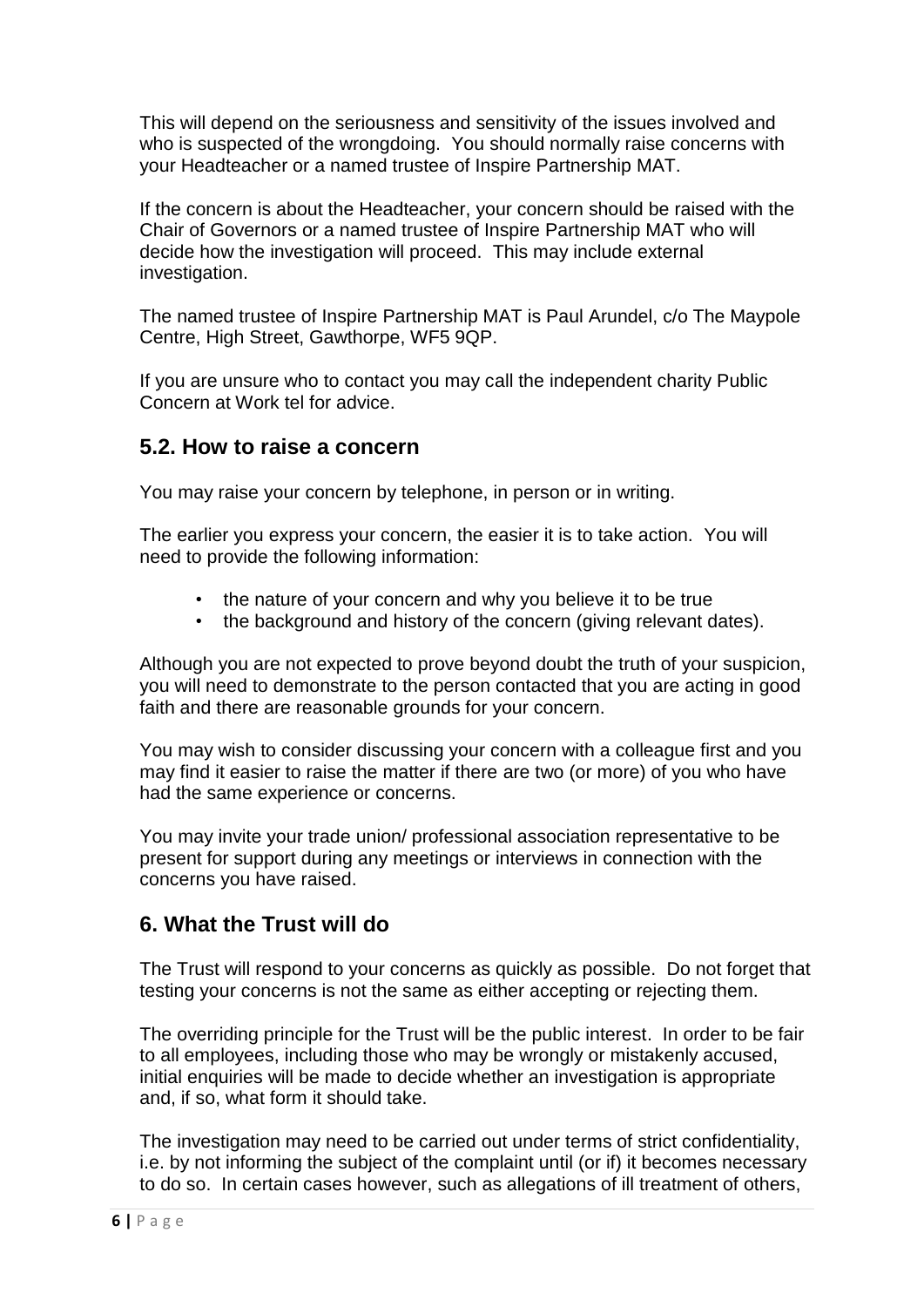suspension from work may have to be considered immediately. Protection of others is paramount in all cases.

Where appropriate, the matters raised may:

- be investigated by the Senior Leadership Team or through the disciplinary/grievance process
- be referred to the Police
- be referred to the external auditor
- be referred and put through established child protection/abuse procedures
- form the subject of an independent inquiry.

#### **Within ten working days of a concern being raised, the person investigating your concern will write to you:**

- acknowledging that the concern has been received
- indicating how the Trust proposes to deal with the matter
- supplying you with information on staff support mechanisms
- telling you whether further investigations will take place and if not, why not.

The amount of contact between you and the officers considering the issues will depend on the nature of the matters raised, the potential difficulties involved and the clarity of your information. It is likely that you will be interviewed to ensure that your disclosure is fully understood. Any meeting can be arranged away from your workplace, if you wish, and a union or professional association representative may accompany you in support.

The Trust will do what it can to minimise any difficulties that you may experience as a result of raising a concern. For instance, if you are asked to give evidence in criminal or disciplinary proceedings, the Trust will arrange for you to receive appropriate advice and support.

You need to be assured that your disclosure has been properly addressed. Unless there are any legal reasons why this cannot be done, you will be kept informed of the progress and outcome of any investigation.

# **7. How the matter can be taken further**

This Policy is intended to provide you with an avenue within the Trust to raise concerns. The Trust hopes you will be satisfied with any action taken.

If you are not, and you feel it is right to take the matter outside the Trust, you can contact your trade union, the police, or seek advice from the Public Concern at Work Service who will be able to advise you.

If you raise concerns outside the Trust you should ensure that it is to one of these prescribed contacts (see section 8). A public disclosure to anyone else could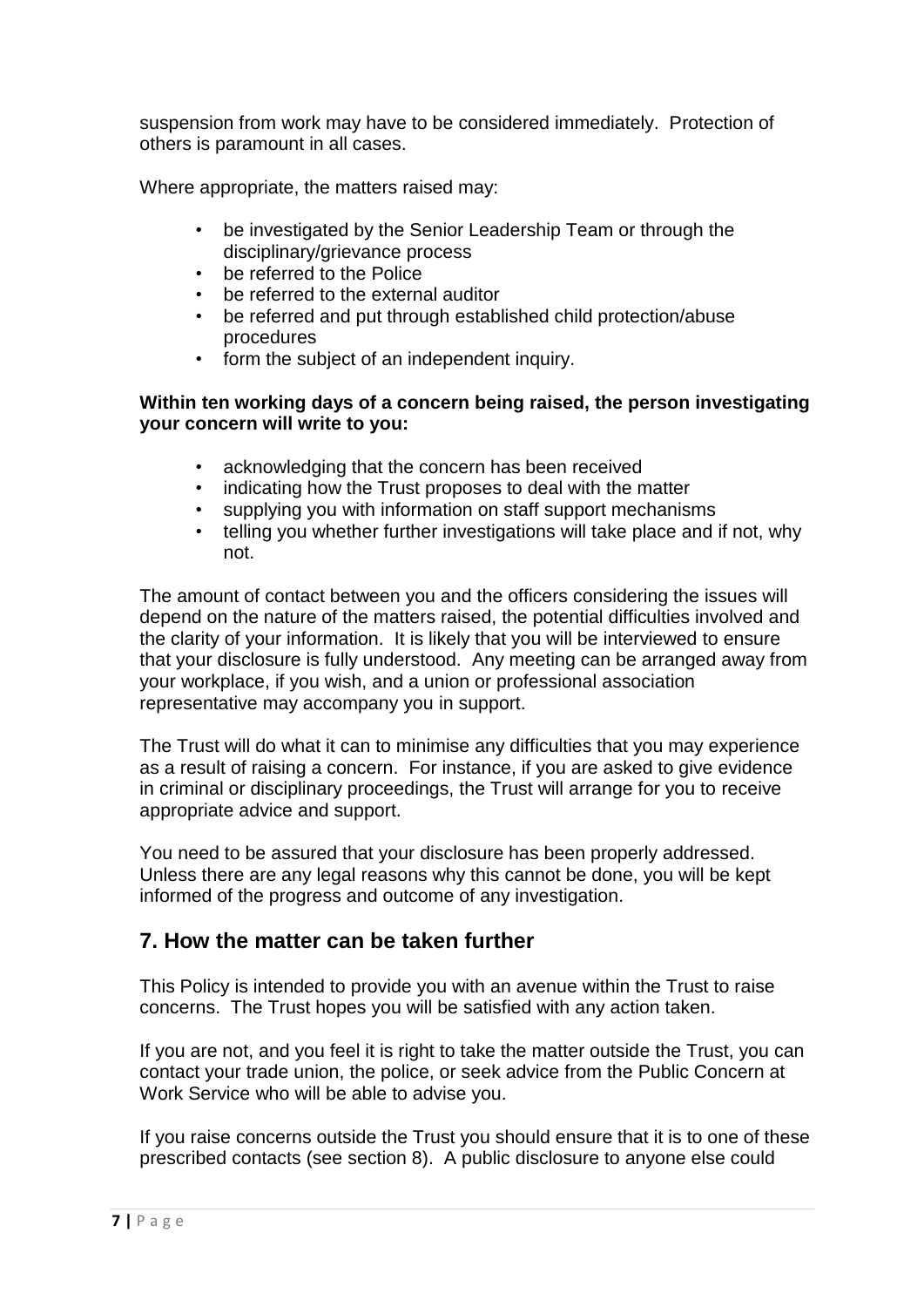take you outside the protection of the Public Interest Disclosure Act and of this Policy.

You should not disclose information that is confidential to the Trust or to anyone else, such as a client or contractor of the Trust, except to those included in the list of prescribed contacts.

This Policy does not prevent you from taking your own legal advice.

# **8. What is a Prescribed Person?**

The Prescribed Persons Order 2014 sets out a list of organisations and individuals that a worker may approach outside their workplace to report suspected or known wrongdoing.

For the Education Sector it is the following:

#### **Ofsted**

Piccadilly Gate Store Street Manchester M1 2WD Tel: 0300 123 3155 Email: [whistleblowing@ofsted.gov.uk](mailto:whistleblowing@ofsted.gov.uk)

#### **Office of Qualifications and Examinations Regulation**

about matters in relation to which the Office of Qualifications and Examinations Regulation exercise functions under the Apprenticeships, Skills, Children and Learning Act 2009.

Casework Manager **Ofqual**  Spring Place Coventry Business Park, Herald Avenue, Coventry CV5 6UB Tel: 0300 303 3346 Email: [Public.Enquiries@ofqual.gov.uk](mailto:Public.Enquiries@ofqual.gov.uk)

**The NSPCC Whistleblowing Helpline** offers free advice and support to professionals with concerns about how a child protection issue(s) are being handled in their own organisation. Call 0800 0280285 or email [help@nspcc.org.uk](mailto:help@nspcc.org.uk)

The purpose of a prescribed person provides workers with a mechanism to make their public interest disclosure to an independent body that may be able to act on them.

When a whistleblower makes a disclosure to a prescribed person they escalate the issue beyond their employer. Those Bodies with investigatory and regulatory functions can consider acting upon the information that has been disclosed to them. A worker will potentially qualify for the same employment rights as if they had made a disclosure to their employer if they report to a prescribed person.